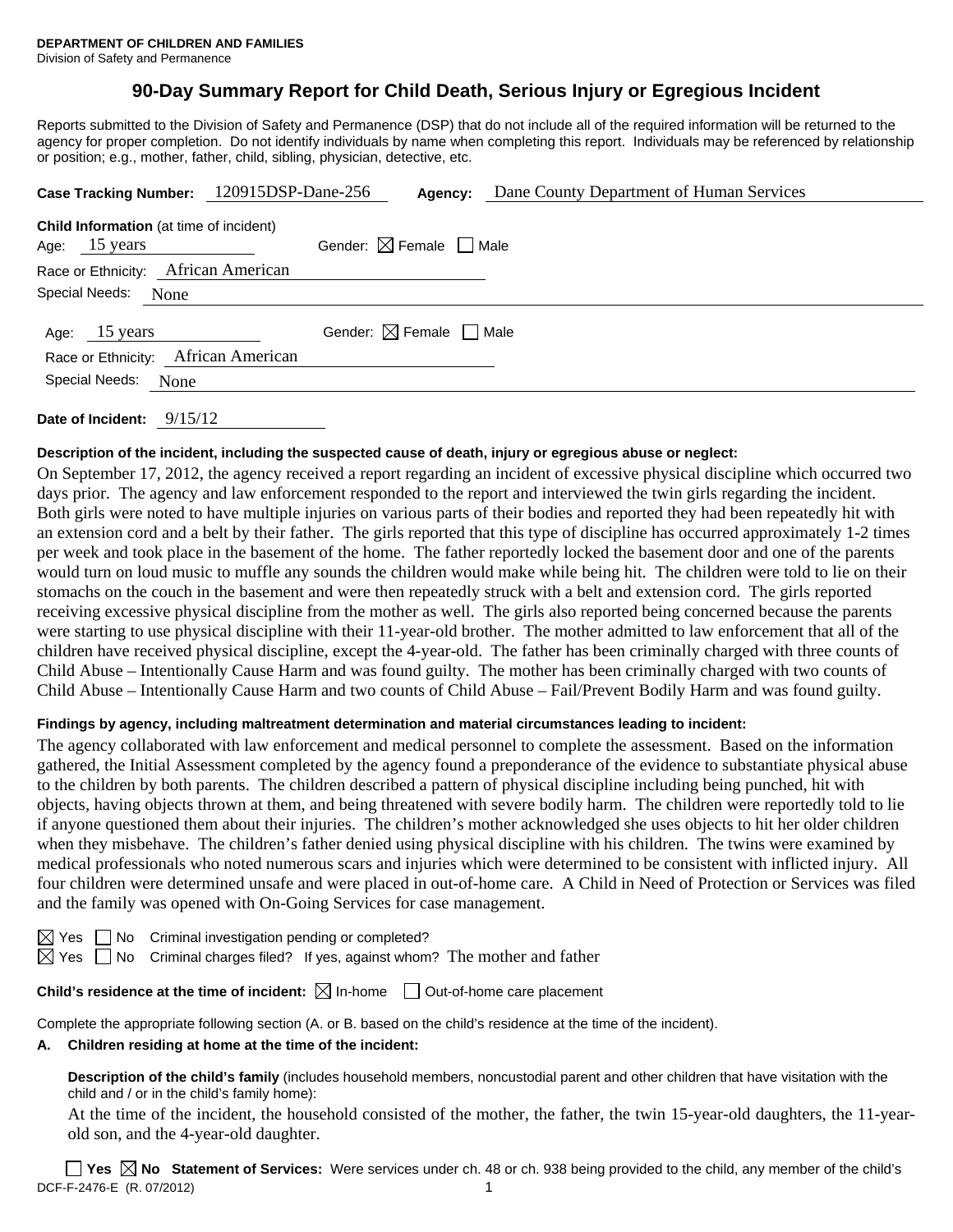family or alleged maltreater at the time of the incident, including any referrals received by the agency or reports being investigated at time of incident?

**If "Yes", briefly describe the type of services, date(s) of last contact between agency and recipient(s) of those services, and the person(s) receiving those services:** 

N/A

**Summary of all involvement in services as adults under ch. 48 or ch. 938 by child's parents or alleged maltreater in the previous five years:** (Does not include the current incident.) None

**Summary of actions taken by the agency under ch. 48, including any investigation of a report or referrals to services involving the child, any member of the child's family living in this household and the child's parents and alleged maltreater.** (Does not include the current incident.)

(Note: Screened out reports listed in this section may include only the date of the report, screening decision, and if a referral to services occurred at Access. Reports that do not constitute a reasonable suspicion of maltreatment or a reason to believe that the child is threatened with harm are not required to be screened in for an initial assessment, and no further action is required by the agency.) None

## **Summary of any investigation involving the child, any member of the child's family and alleged maltreater conducted under ch. 48 or ch. 938 and any services provided to the child and child's family since the date of the incident:**

The agency collaborated with law enforcement and medical personnel to complete the assessment. Based on the information gathered, the Initial Assessment completed by the agency found a preponderance of the evidence to substantiate physical abuse to the children by both parents. The children described a pattern of physical discipline including being punched, hit with objects, having objects thrown at them, and being threatened with severe bodily harm. The children were reportedly told to lie if anyone questioned them about their injuries. The children's mother acknowledged she uses objects to hit her older children when they misbehave. The children's father denied using physical discipline with his children. The twins were examined by medical professionals who noted numerous scars and injuries which were determined to be consistent with inflicted injury. All four children were determined unsafe and were placed in out-of-home care. A Child in Need of Protection or Services was filed and the family was opened with On-Going Services for case management.

# **B. Children residing in out-of-home (OHC) placement at time of incident:**

**Description of the OHC placement and basis for decision to place child there:**

#### **Description of all other persons residing in the OHC placement home:**

**Licensing history:** Including type of license, duration of license, summary of any violations by licensee or an employee of licensee that constitutes a substantial failure to protect and promote the welfare of the child.

# **Summary of any actions taken by agency in response to the incident:** (Check all that apply.)

| $\boxtimes$ | Screening of Access report                           |          | Attempted or successful reunification             |
|-------------|------------------------------------------------------|----------|---------------------------------------------------|
|             | Protective plan implemented                          |          | Referral to services                              |
| $\boxtimes$ | Initial assessment conducted                         |          | Transportation assistance                         |
| $\Box$      | Safety plan implemented                              |          | Collaboration with law enforcement                |
| N<br>N      | Temporary physical custody of child                  | $\times$ | Collaboration with medical professionals          |
|             | Petitioned for court order / CHIPS (child in need of |          | Supervised visitation                             |
|             | protection or services                               | X        | Case remains open for services                    |
| $\boxtimes$ | Placement into foster home                           |          | Case closed by agency                             |
| $\Box$      | <b>Placement with relatives</b>                      |          | Initiated efforts to address or enhance community |
| 岗           | Ongoing Services case management                     |          | collaboration on CA/N cases                       |
|             |                                                      |          | Other (describe):                                 |
|             |                                                      |          |                                                   |

## **FOR DSP COMPLETION ONLY:**

#### **Summary of policy or practice changes to address issues identified during the review of the incident:**

Under the Child Welfare Disclosure Act (Section 48.981(7)(cr), Stats.), the DSP completes a 90-day review of the agency's practice in each case reported under the Act. The DSP did not identify practice issues during the review of the incident.

#### **Recommendations for further changes in policies, practices, rules or statutes needed to address identified issues:** None